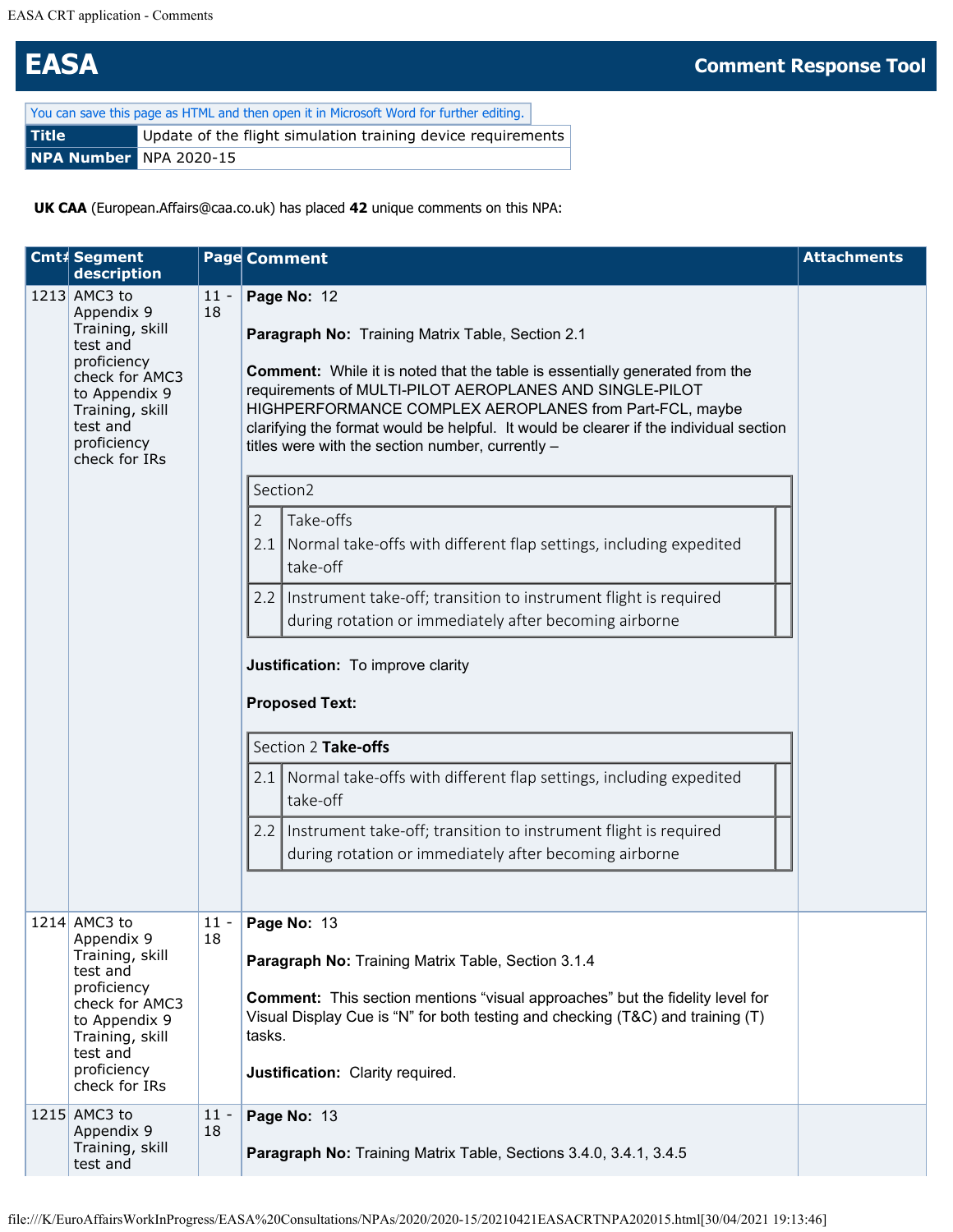| proficiency<br>check for AMC3<br>to Appendix 9<br>Training, skill<br>test and<br>proficiency<br>check for IRs                                                              |              | <b>Comment:</b> The fidelity level for testing and checking (T&C) tasks is shown as<br>"R" for Visual Display Cue when it is specified as "S" for all other systems listed<br>in section 3.4<br>Justification: Clarity required.                                                                                                                                                    |  |
|----------------------------------------------------------------------------------------------------------------------------------------------------------------------------|--------------|-------------------------------------------------------------------------------------------------------------------------------------------------------------------------------------------------------------------------------------------------------------------------------------------------------------------------------------------------------------------------------------|--|
| 1217 AMC3 to<br>Appendix 9<br>Training, skill<br>test and<br>proficiency<br>check for AMC3<br>to Appendix 9<br>Training, skill<br>test and<br>proficiency<br>check for IRs | $11 -$<br>18 | Page No: 13<br>Paragraph No: Training Matrix Table, Section 3.4.5<br><b>Comment:</b> The fidelity level for training (T) task A is shown as "N" for Flight<br>Controls and Forces. Hydraulics typically provide flight controls actuation which is<br>checked as part of systems operation.<br>Justification: Clarity required.                                                     |  |
| 1220 AMC3 to<br>Appendix 9<br>Training, skill<br>test and<br>proficiency<br>check for AMC3<br>to Appendix 9<br>Training, skill<br>test and<br>proficiency<br>check for IRs | $11 -$<br>18 | Page No: 14<br>Paragraph No: Training Matrix Table, Section 3.4.9<br><b>Comment:</b> The fidelity level for all training (T) tasks is shown as "N" for Sound<br>Cue. It is not understood why aural stall warnings are not included<br>Justification: Clarity required.                                                                                                             |  |
| 1221 AMC3 to<br>Appendix 9<br>Training, skill<br>test and<br>proficiency<br>check for AMC3<br>to Appendix 9<br>Training, skill<br>test and<br>proficiency<br>check for IRs | $11 -$<br>18 | Page No: 14-15<br>Paragraph No: Training Matrix Table, Section 3.7.1 3.7.2<br><b>Comment:</b> The fidelity level for all training (T) tasks is shown as "N" for both<br>Environment-Navigation and Environment-Atmosphere & Weather. This is not<br>understood.<br>Justification: Clarity required.                                                                                 |  |
| 1223 AMC3 to<br>Appendix 9<br>Training, skill<br>test and<br>proficiency<br>check for AMC3<br>to Appendix 9<br>Training, skill<br>test and<br>proficiency<br>check for IRs | $11 -$<br>18 | Page No: 15 & 16<br>Paragraph No: Training Matrix Table, Sections 3.8.3.4, 4.5<br><b>Comment:</b> These tasks are applicable "until touchdown (3.8.3.4) and "after<br>touchdown" (4.5) but the fidelity level for both testing and checking (T&C) and<br>training (T) tasks is shown as "N" for Ground Reaction and Handling<br>Characteristics<br>Justification: Clarity required. |  |
| 1225 ARA.FSTD.120<br>Continuation of<br>an FSTD<br>qualification                                                                                                           | $23 -$<br>24 | Page No: 23<br>Paragraph No: ARA.FSTD.120 (a)(1)<br><b>Comment:</b> By adding the word 'Validation' this might inadvertently make<br>readers believe that only the Objective tests require running progressively over a<br>12-month period, and omit to check that the Functions & Subjective tests have<br>been run in a similar manner.<br>Justification: Clarity required.       |  |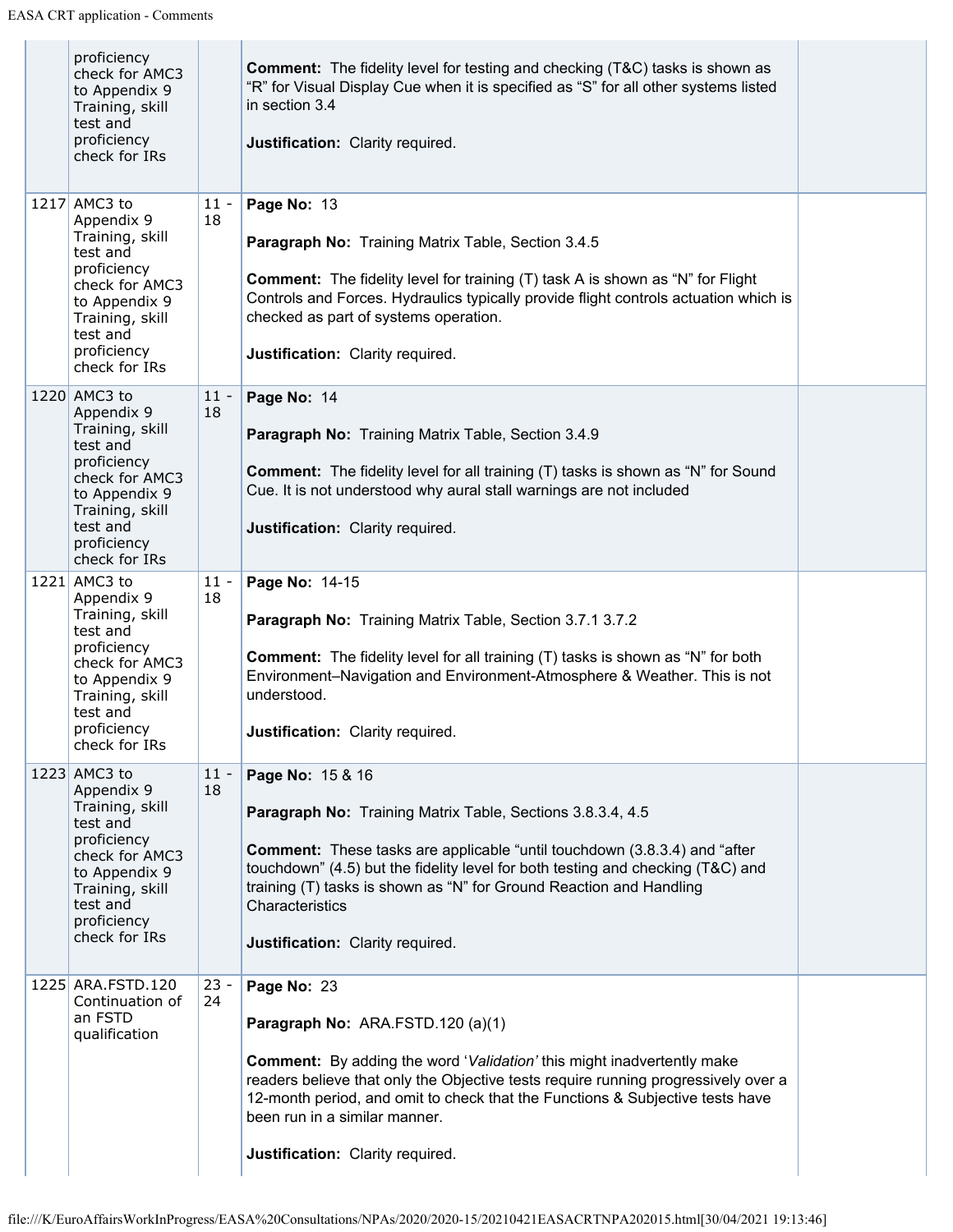| 1226 ARA.FSTD.125<br>Declaration of<br>the equipment<br>and<br>specifications<br>list (ESL) to the<br>competent<br>authority | 24           | Page No: 24<br>Paragraph No: ARA.FSTD.125 (a) & (b)<br><b>Comment:</b> It is recommended that the order of (a) $\&$ (b) is reversed to better<br>reflect the evolution of the ESL.<br><b>Justification: Reads better.</b>                                                                                                                                                                                                                                                                                                                                                                                                                                                                                                                                                                                                                                                                                                                                                                                                                                                                                         |  |
|------------------------------------------------------------------------------------------------------------------------------|--------------|-------------------------------------------------------------------------------------------------------------------------------------------------------------------------------------------------------------------------------------------------------------------------------------------------------------------------------------------------------------------------------------------------------------------------------------------------------------------------------------------------------------------------------------------------------------------------------------------------------------------------------------------------------------------------------------------------------------------------------------------------------------------------------------------------------------------------------------------------------------------------------------------------------------------------------------------------------------------------------------------------------------------------------------------------------------------------------------------------------------------|--|
| 1229 ARA.FSTD.125<br>Declaration of<br>the equipment<br>and<br>specifications<br>list (ESL) to the<br>competent<br>authority | 24           | Page No: 24<br>Paragraph No: ARA.FSTD.125, Rationale<br><b>Comment:</b> The rational states -<br>"This new IR formally establishes the requirement for CAs to deal with the<br>organisations that operate FSTDs with declared ESLs. There is no need for<br>further action from the CA once the acknowledgement of declaration is received.<br>It becomes part of continued oversight and the certificate is not to be changed."<br>This appears to conflict with ARA.FSTD.130 (c) which states -<br>"The competent authority may decide to complete a special evaluation following<br>after any of the following events:<br>(3) changes to an ESL declaration for an FSTD."<br>Justification: Clarity required, proposed alternative text offered below<br><b>Proposed Text:</b><br>"Upon receiving a declaration, or notification of a change to a declaration, from<br>an organisation operating FSTDs regarding the equipment and specifications list<br>(ESL) for an FSTD, the competent authority shall acknowledge receipt of the<br>declaration and comply with the applicable elements of ARA.FSTD.130." |  |
| 1231 ARA.FSTD.135<br><b>FSTD</b><br>qualification<br>$c$ ertificate $-$<br>Limitation,<br>suspension and<br>revocati         | 25           | Page No: 25<br>Paragraph No: ARA.FSTD.135 (d)<br><b>Comment:</b> This section states that a certificate can be limited, suspended or<br>revoked if the ESL declaration for an FSTD made by the organisation operating<br>the FSTD is incomplete or incorrect.<br>Section 2.3.2 states that "the information contained in the ESL is for<br>information purposes only." These statements concerning the significance of the<br>ESL seem to contradict each other.<br>Justification: Clarity required.                                                                                                                                                                                                                                                                                                                                                                                                                                                                                                                                                                                                              |  |
| 1232 Appendix IV to<br>ANNEX VI (Part-<br>ARA) - Flight<br>simulation<br>training device<br>qualification<br>certifica       | $26 -$<br>29 | Page No: 26<br><b>Paragraph No:</b> Appendix IV to ANNEX VI (Part-ARA) – Flight simulation training<br>device qualification certificate<br><b>Comment:</b> For consistency with A., C., and D. the semi colon ";" at the end of B.<br>Primary reference document(s) (PRD(s)); should be replaced with a colon ":"<br>Justification: Consistency                                                                                                                                                                                                                                                                                                                                                                                                                                                                                                                                                                                                                                                                                                                                                                   |  |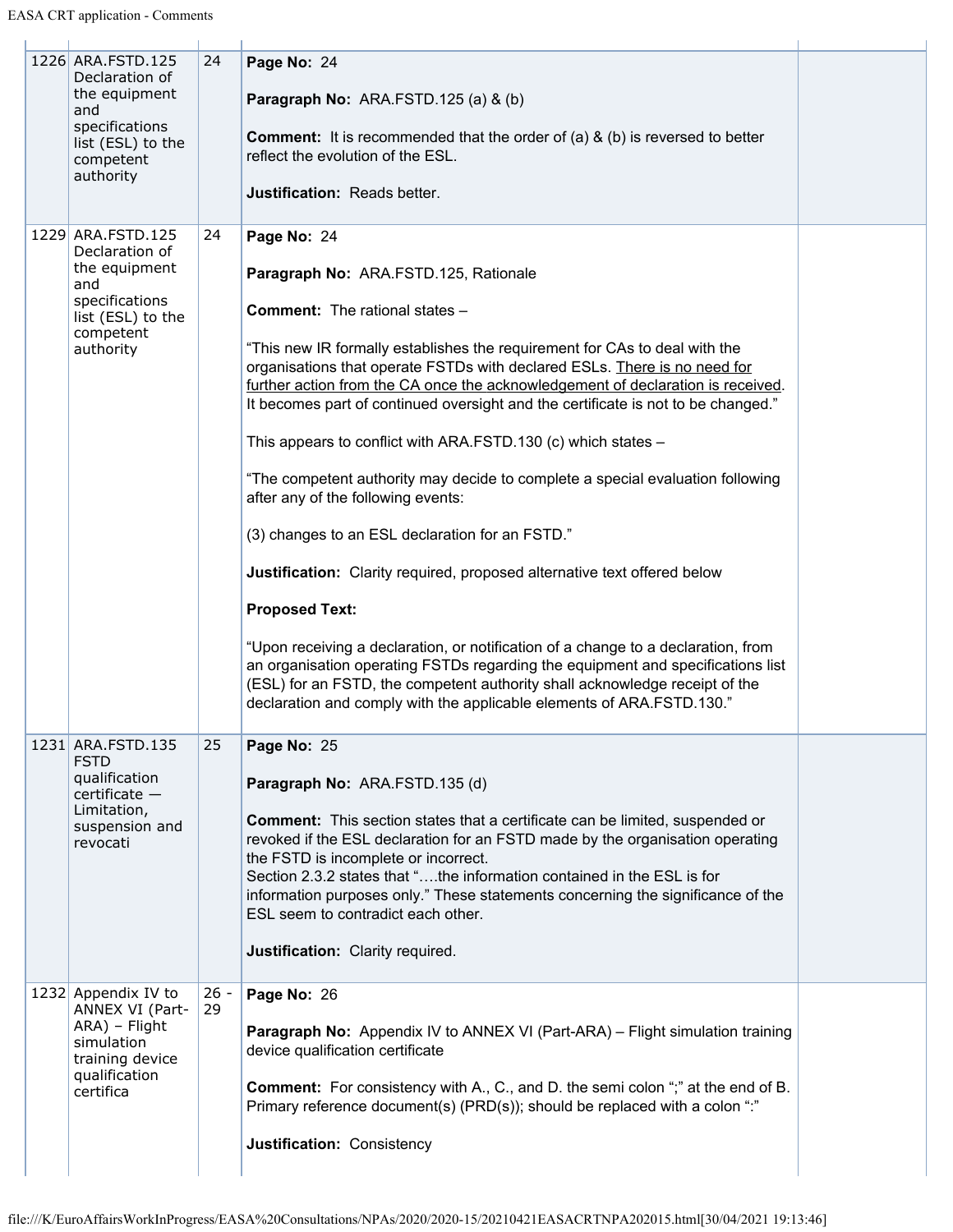|                                                                             |              | <b>Proposed Text:</b> B. Primary reference document(s) (PRD(s)):                                                                                                                                                                                                                                                                                                                                                                                                                                                                                                                                                                       |  |
|-----------------------------------------------------------------------------|--------------|----------------------------------------------------------------------------------------------------------------------------------------------------------------------------------------------------------------------------------------------------------------------------------------------------------------------------------------------------------------------------------------------------------------------------------------------------------------------------------------------------------------------------------------------------------------------------------------------------------------------------------------|--|
| 1235 AMC2<br>ARA.GEN.200(a)<br>(2) Management<br>system                     | $29 -$<br>30 | Page No: 30<br>Paragraph No: AMC2 ARA.GEN.200(a)(2), (2) (vi)<br><b>Comment:</b> The text "activities referred to in (i)-(iv) above" needs to be<br>updated.<br>Justification: Text update required.                                                                                                                                                                                                                                                                                                                                                                                                                                   |  |
|                                                                             |              | <b>Proposed Text:</b> Change to "activities referred to in (i)-(v) above"                                                                                                                                                                                                                                                                                                                                                                                                                                                                                                                                                              |  |
| 1238 AMC4<br>ARA.FSTD.100(a) 33<br>$(1)$ Initial<br>evaluation<br>procedure | $32 -$       | Page No: 32<br>Paragraph No: AMC4 ARA.FSTD.100(a)(1), (a)(2) (i), (ii) & (iii)<br><b>Comment:</b> References to BITD are still included for initial evaluations<br>Justification: BITDs will no longer be a recognised FSTD type.<br>Proposed Text: Remove references to BITD.                                                                                                                                                                                                                                                                                                                                                         |  |
| 1240 AMC4<br>ARA.FSTD.100(a) 33<br>$(1)$ Initial<br>evaluation<br>procedure | $32 -$       | Page No: 33<br>Paragraph No: AMC4 ARA.FSTD.100(a)(1), (b)<br><b>Comment:</b> This section references FNPT Type I which is no longer a<br>recognised FSTD qualification level.<br>Justification: Clarity required.                                                                                                                                                                                                                                                                                                                                                                                                                      |  |
| 1243 AMC1<br>ARA.FSTD.100(b) 42<br>Initial evaluation<br>procedure          | $38 -$       | Page No: 38<br>Paragraph No: AMC1 ARA.FSTD.100(b)<br><b>Comment:</b> It is not understood why the evaluation report doesn't have an entry<br>for the FSTD training load version that was evaluated<br>Justification: Clarity required.                                                                                                                                                                                                                                                                                                                                                                                                 |  |
| 1244 AMC1<br>ARA.FSTD.120(c)<br>Continuation of<br>an FSTD<br>qualification | 46           | Page No: 46<br>Paragraph No: AMC1 ARA.FSTD.120(c), (c)<br><b>Comment:</b> Paragraph (c) states:<br>"The competent authority may vary the evaluation period for only one, several, or<br>all the FSTDs upon the results of the oversight on the organisation operating the<br>FSTDs or upon FSTD evaluations."<br>We believe the text could be simplified as proposed below<br>Justification: Simplification and clarity.<br>Proposed Text: "The competent authority may vary the evaluation period for<br>any or all the FSTDs upon the results of the oversight on the organisation<br>operating the FSTDs or upon FSTD evaluations". |  |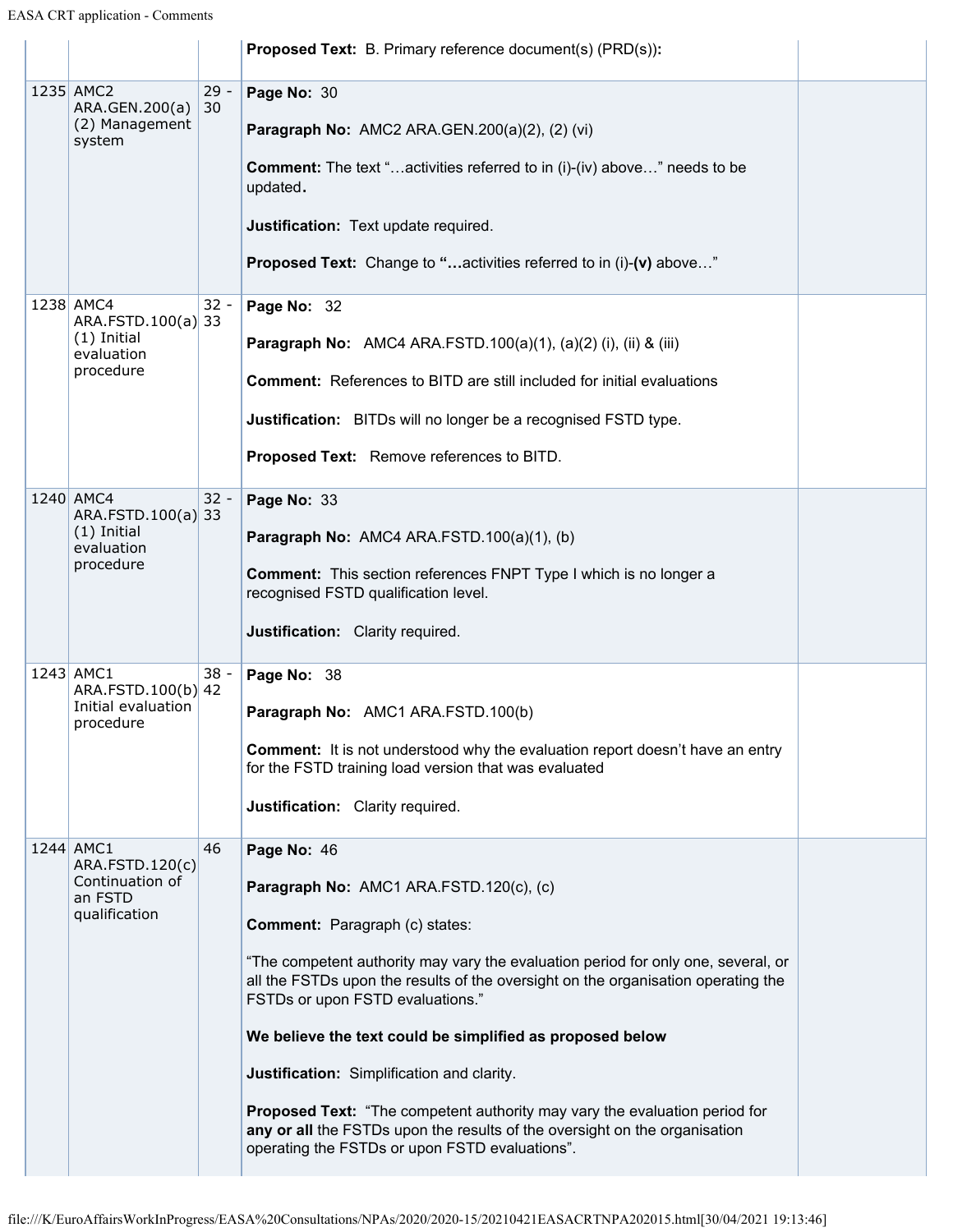$\mathbb{R}^n$ 

 $\mathbf{L}$ 

| 1247 ORA.FSTD.105<br>Maintaining the<br><b>FSTD</b><br>qualification                                   | 52                 | Page No: 52<br><b>Paragraph No: ORA.FSTD.105, (a) (1) &amp; (2)</b><br><b>Comment:</b> Some word changes are suggested below to improve use of English<br>Justification: To provide clarity<br><b>Proposed Text:</b><br>$(a)(1)$ - correcting the items identified during the authority evaluations<br>(a)(2) - addressing the issues reported when using the FSTD for training                                    |  |
|--------------------------------------------------------------------------------------------------------|--------------------|--------------------------------------------------------------------------------------------------------------------------------------------------------------------------------------------------------------------------------------------------------------------------------------------------------------------------------------------------------------------------------------------------------------------|--|
| 1249 ORA.FSTD.105<br>Maintaining the<br><b>FSTD</b><br>qualification<br>ORA.FSTD.230<br>Changes to the | 52<br>$55 -$<br>56 | <b>Page No:</b> 52, 56, 82, 87 (and throughout)<br>Paragraph No: ORA.FSTD.105, ORA.FSTD.230, AMC1 ORA.FSTD.105(b),<br>GM1 ORA.FSTD.110 (and others)                                                                                                                                                                                                                                                                |  |
| qualified FSTD<br>AMC1<br>ORA.FSTD.105(b)<br>Maintaining the<br><b>FSTD</b>                            | 82                 | <b>Comment:</b> There are multiple (approximately 85) instances of slightly different<br>references to tests, e.g. -<br>validation tests contained within the master qualification test guide<br>validation tests, and functions and subjective tests                                                                                                                                                              |  |
| qualification<br>GM1<br>ORA.FSTD.110<br>Modifications                                                  | 87                 | QTG validation tests<br>objective validation tests<br>FSTD validation tests                                                                                                                                                                                                                                                                                                                                        |  |
|                                                                                                        |                    | It is not clear what set of tests in each of the above cases is comprised of i.e.<br>consists of just Objective tests; or<br>consists of just Functions and Subjective tests; or<br>consists of Objective plus Functions and Subjective tests<br><b>Justification:</b> Consistency and clarity are needed when a given set of tests is                                                                             |  |
|                                                                                                        |                    | being referred to.<br><b>Proposed Text:</b><br>Use "MQTG Objective test" when referring specifically to objective tests<br>Use "MQTG Functions and Subjective tests" when referring specifically to<br>functions and subjective tests<br>Use "MQTG Validation tests" when referring to a combination of objective and<br>functions and subjective test.<br>We suggest specific definitions should also be provided |  |
| 1264 ORA.FSTD.105<br>Maintaining the<br><b>FSTD</b><br>qualification                                   | 52                 | Page No: 52<br>Paragraph No: ORA.FSTD.105 (b)<br><b>Comment:</b> This update seems to imply that F&S checking is no longer required<br>as part of the organisations responsibilities for maintaining the FSTD<br>qualification. This is not understood if that is the intent.                                                                                                                                      |  |
| 1272 ORA.FSTD.225<br>Duration and                                                                      | $54 -$<br>55       | Justification: Clarity required.<br>Page No: 54-55                                                                                                                                                                                                                                                                                                                                                                 |  |
| continued                                                                                              |                    | Paragraph No: ORA.FSTD.225, (a) & (c)                                                                                                                                                                                                                                                                                                                                                                              |  |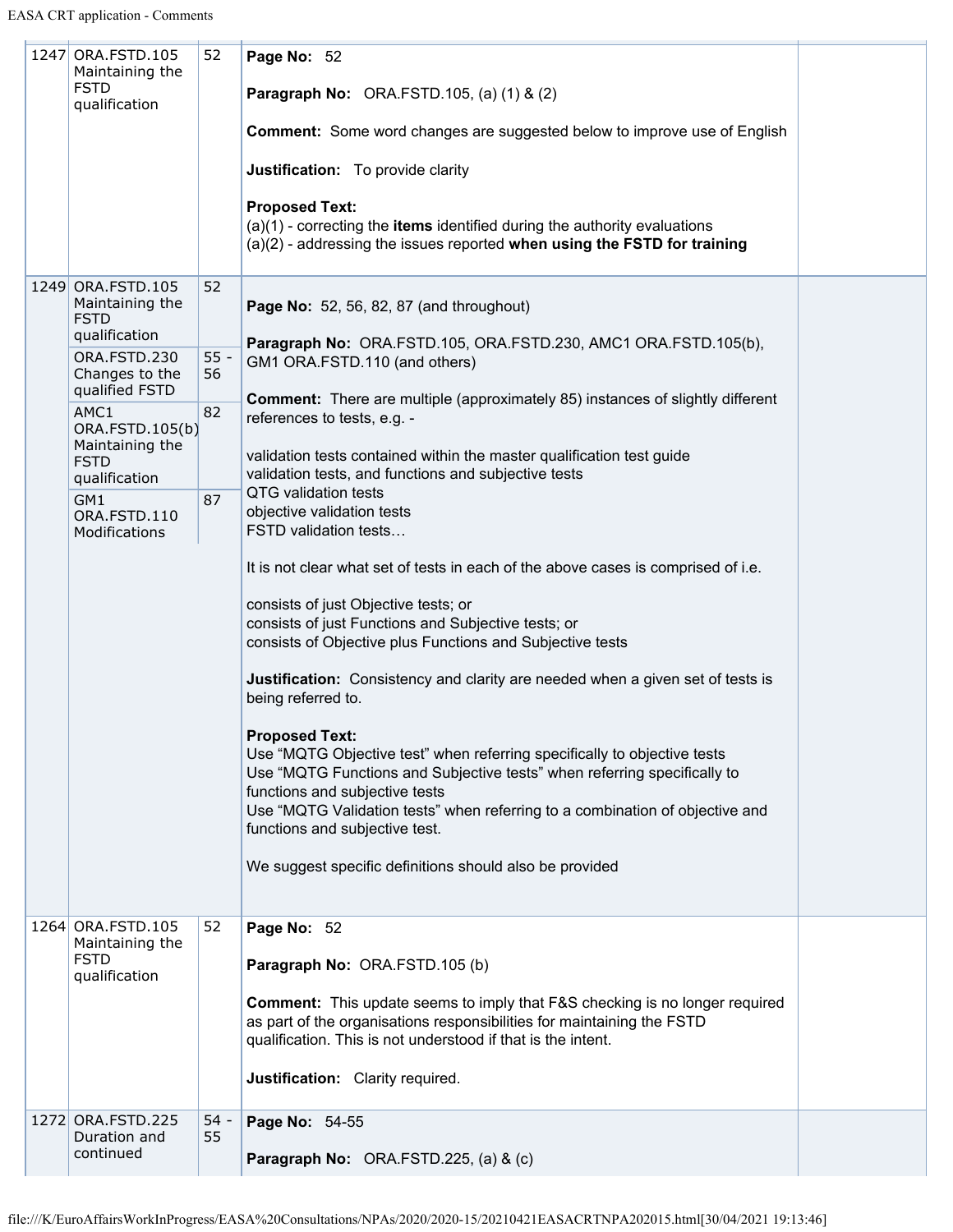|           | validity                  |              |                                                                                                                                                                                                                                                                                                                                                                                                                                                                                            |  |
|-----------|---------------------------|--------------|--------------------------------------------------------------------------------------------------------------------------------------------------------------------------------------------------------------------------------------------------------------------------------------------------------------------------------------------------------------------------------------------------------------------------------------------------------------------------------------------|--|
|           |                           |              | <b>Comment:</b> References to BITD are still included.                                                                                                                                                                                                                                                                                                                                                                                                                                     |  |
|           |                           |              | Justification: BITDs will no longer be a recognised FSTD type.                                                                                                                                                                                                                                                                                                                                                                                                                             |  |
|           |                           |              | Proposed Text: Remove BITD references.                                                                                                                                                                                                                                                                                                                                                                                                                                                     |  |
|           | 1273 AMC2<br>ORA.FSTD.100 | $64 -$<br>66 | Page No: 65                                                                                                                                                                                                                                                                                                                                                                                                                                                                                |  |
|           | General                   |              | Paragraph No: AMC2 ORA.FSTD.100, (b)                                                                                                                                                                                                                                                                                                                                                                                                                                                       |  |
|           |                           |              | <b>Comment:</b> It would be clearer if this stated when the metrics should be provided<br>each year.                                                                                                                                                                                                                                                                                                                                                                                       |  |
|           |                           |              | Justification: Clarity required.                                                                                                                                                                                                                                                                                                                                                                                                                                                           |  |
| 1276 CS   | FSTD(A).GEN.005 -         | 114          | Page No: 118 & 126                                                                                                                                                                                                                                                                                                                                                                                                                                                                         |  |
|           | Terminology               | 126          | Paragraph No: CS FSTD(A).GEN.005                                                                                                                                                                                                                                                                                                                                                                                                                                                           |  |
|           |                           |              | <b>Comment:</b> The following text appears to have been inserted twice with slightly<br>different definitions:                                                                                                                                                                                                                                                                                                                                                                             |  |
|           |                           |              | Page 118 - 'Validation data 'means data used to prove that the FSTD handling<br>qualities and performance correspond to those of the aeroplane or class of<br>aeroplane as appropriate.                                                                                                                                                                                                                                                                                                    |  |
|           |                           |              | Page 126 - 'Validation data' means data used to prove that the FSTD<br>performance corresponds to that of the aircraft or class of aeroplane.                                                                                                                                                                                                                                                                                                                                              |  |
|           |                           |              | Justification: Correct typo                                                                                                                                                                                                                                                                                                                                                                                                                                                                |  |
|           |                           |              | <b>Proposed Text:</b> Move text from page 118 to replace that on page 126.                                                                                                                                                                                                                                                                                                                                                                                                                 |  |
| $1281$ CS | FSTD(A).GEN.005 -         | 114          | Page No: 118 & 126                                                                                                                                                                                                                                                                                                                                                                                                                                                                         |  |
|           | Terminology               | 126          | Paragraph No: CS FSTD(A).GEN.005                                                                                                                                                                                                                                                                                                                                                                                                                                                           |  |
|           |                           |              | <b>Comment:</b> The definition for 'Validation data roadmap' appears to be in the<br>wrong place                                                                                                                                                                                                                                                                                                                                                                                           |  |
|           |                           |              | <b>Justification:</b> To locate the definition in the correct order and make it easier to<br>find if placed in alphabetical order.                                                                                                                                                                                                                                                                                                                                                         |  |
|           |                           |              | Proposed Text: Move the following text from page 118 to after 'Validation data'<br>on page $126 -$                                                                                                                                                                                                                                                                                                                                                                                         |  |
|           |                           |              | 'Validation data roadmap (VDR)'means a document from the aeroplane<br>validation data provider that should clearly identify (in matrix format) the best<br>possible sources of data for all required qualification tests in the QTG. It should<br>also provide validity with respect to engine type and thrust rating and the revision<br>levels of all avionics that affect aeroplane handling qualities and performance.<br>For further information, please refer to CS FSTD(A).QTG.400. |  |
| 1295 CS   | FSTD(A).GEN.010 -         | 126          | Page No: 131                                                                                                                                                                                                                                                                                                                                                                                                                                                                               |  |
|           | Abbreviations             | 133          | Paragraph No: CS FSTD(A).GEN.010                                                                                                                                                                                                                                                                                                                                                                                                                                                           |  |
|           |                           |              | <b>Comment:</b> Given new definitions of FSTDs we question whether the definitions                                                                                                                                                                                                                                                                                                                                                                                                         |  |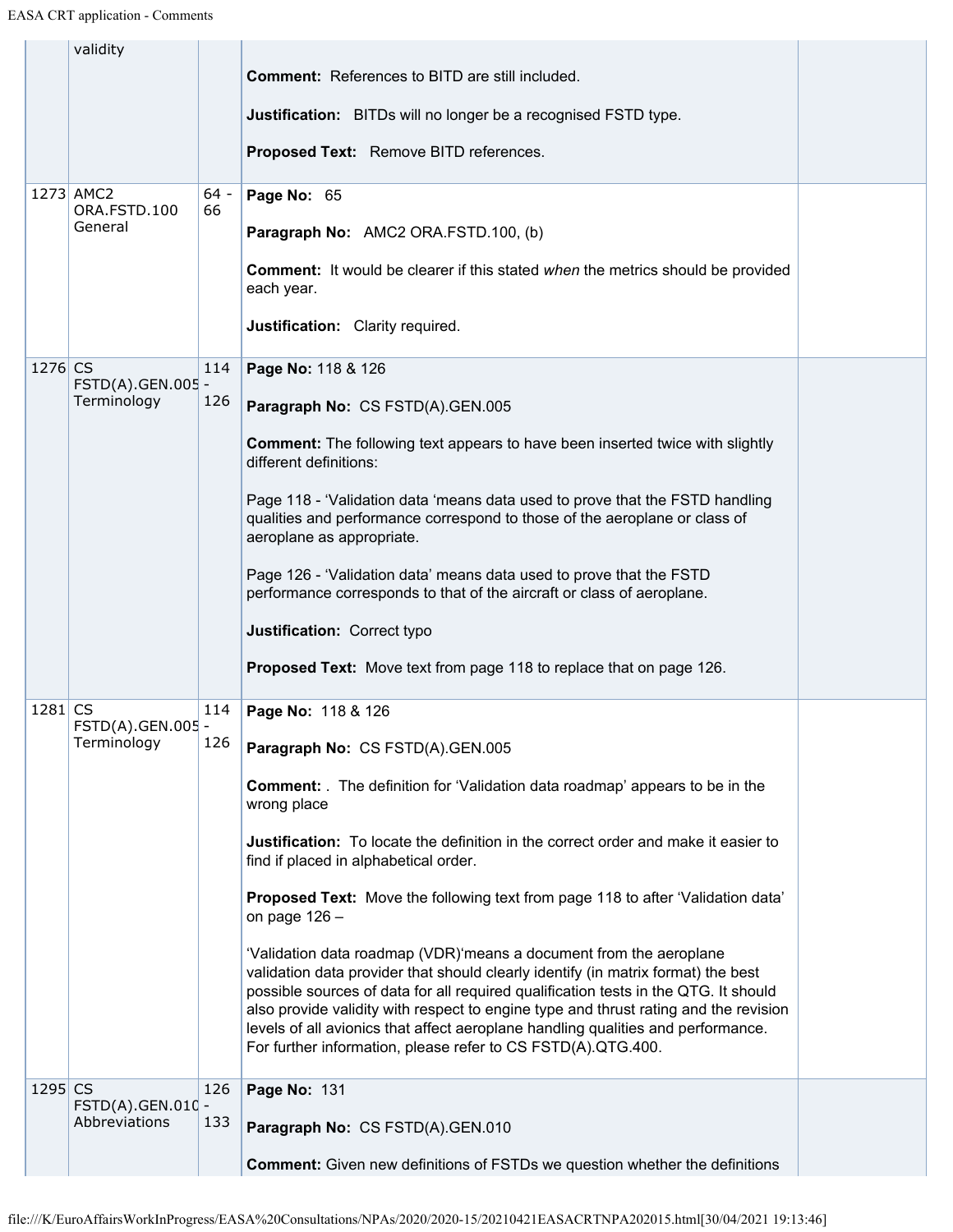|           |                                                      |     | for 'OTD' and 'PTT' are still relevant                                                                                                                                                                                                                                                                                                                                                                                |  |
|-----------|------------------------------------------------------|-----|-----------------------------------------------------------------------------------------------------------------------------------------------------------------------------------------------------------------------------------------------------------------------------------------------------------------------------------------------------------------------------------------------------------------------|--|
|           |                                                      |     | Justification: Relevance of definitions                                                                                                                                                                                                                                                                                                                                                                               |  |
|           |                                                      |     | <b>Proposed Text:</b> Remove definitions of OTD and PTT.                                                                                                                                                                                                                                                                                                                                                              |  |
| $1296$ CS | FSTD(A).QB.101                                       | 134 | Page No: 134                                                                                                                                                                                                                                                                                                                                                                                                          |  |
|           | FSTD levels and<br><b>FCS</b>                        |     | Paragraph No: CS FSTD(A).QB.101, Table 1                                                                                                                                                                                                                                                                                                                                                                              |  |
|           |                                                      |     | <b>Comment:</b> Table 1 provides comparison with ICAO equivalent types, but it was<br>noted that:                                                                                                                                                                                                                                                                                                                     |  |
|           |                                                      |     | for FFS D (Type VII) Sound and Motion Cues were Specific for the CS but                                                                                                                                                                                                                                                                                                                                               |  |
|           |                                                      |     | Representative for ICAO<br>for FNPT D (Type IV) Sound Cues were Generic for the CS but Representative<br>for ICAO                                                                                                                                                                                                                                                                                                     |  |
|           |                                                      |     | We recommend that alignment with ICAO should be considered                                                                                                                                                                                                                                                                                                                                                            |  |
|           |                                                      |     | Justification: Non-alignment could cause a different standard of devices across<br>the planet with the same indicated qualification level. It is noted that the<br>difference could be due to different training requirements in FCL compared with<br>ICAO.                                                                                                                                                           |  |
|           |                                                      |     | <b>Proposed Text:</b> Either clarify that there is a difference to ICAO for these specific<br>features or align with ICAO, e.g. include -                                                                                                                                                                                                                                                                             |  |
|           |                                                      |     | (**) for FFS D the FSTD feature fidelity levels do not match ICAO FSTD Level<br>Indicated for Sound and Motion Cues.                                                                                                                                                                                                                                                                                                  |  |
|           |                                                      |     | (**) for FNPT D the FSTD feature fidelity levels do not match ICAO FSTD Level<br>Indicated for Sound Cues.                                                                                                                                                                                                                                                                                                            |  |
| 1299 CS   | FSTD(A).QB.101                                       | 134 | Page No: 134                                                                                                                                                                                                                                                                                                                                                                                                          |  |
|           | FSTD levels and<br><b>FCS</b>                        |     | Paragraph No: CS FSTD(A).QB.101, Table 1                                                                                                                                                                                                                                                                                                                                                                              |  |
|           |                                                      |     | <b>Comment:</b> The Sound Cues requirement for FFS level D is shown as "S".<br>However, none of the tasks shown in the table in AMC3 to Appendix 9 Training,<br>skill test and proficiency check for MPL, ATPL, type and class ratings, and<br>proficiency check for IRs have "S" as the Sound Cue requirement. If not needed<br>for a type rating, it is not clear when fidelity level "S" is needed for Sound Cues. |  |
|           |                                                      |     | Justification: Clarity required.                                                                                                                                                                                                                                                                                                                                                                                      |  |
| $1302$ CS | FSTD(A).QB.110                                       | 135 | Page No: 143                                                                                                                                                                                                                                                                                                                                                                                                          |  |
|           | FSTD general<br>requirements for<br>feature fidelity | 181 | Paragraph No: Table 1, FSTD general requirements for feature fidelity levels,<br>Section 2.1.G                                                                                                                                                                                                                                                                                                                        |  |
|           | levels                                               |     | <b>Comment:</b> It is not clear what the text "Modelling, aeroplane-like, not specific to<br>class, model, type or variant." is referring to. It is noted that ICAO text is<br>"Aerodynamic and engine modelling, aeroplane-like, to support the approved<br>use."                                                                                                                                                    |  |
|           |                                                      |     | Justification: Clarity needed                                                                                                                                                                                                                                                                                                                                                                                         |  |
|           |                                                      |     | <b>Proposed Text: Suggest amend to:</b><br>"Aerodynamic and engine modelling that is not specific to aeroplane class,                                                                                                                                                                                                                                                                                                 |  |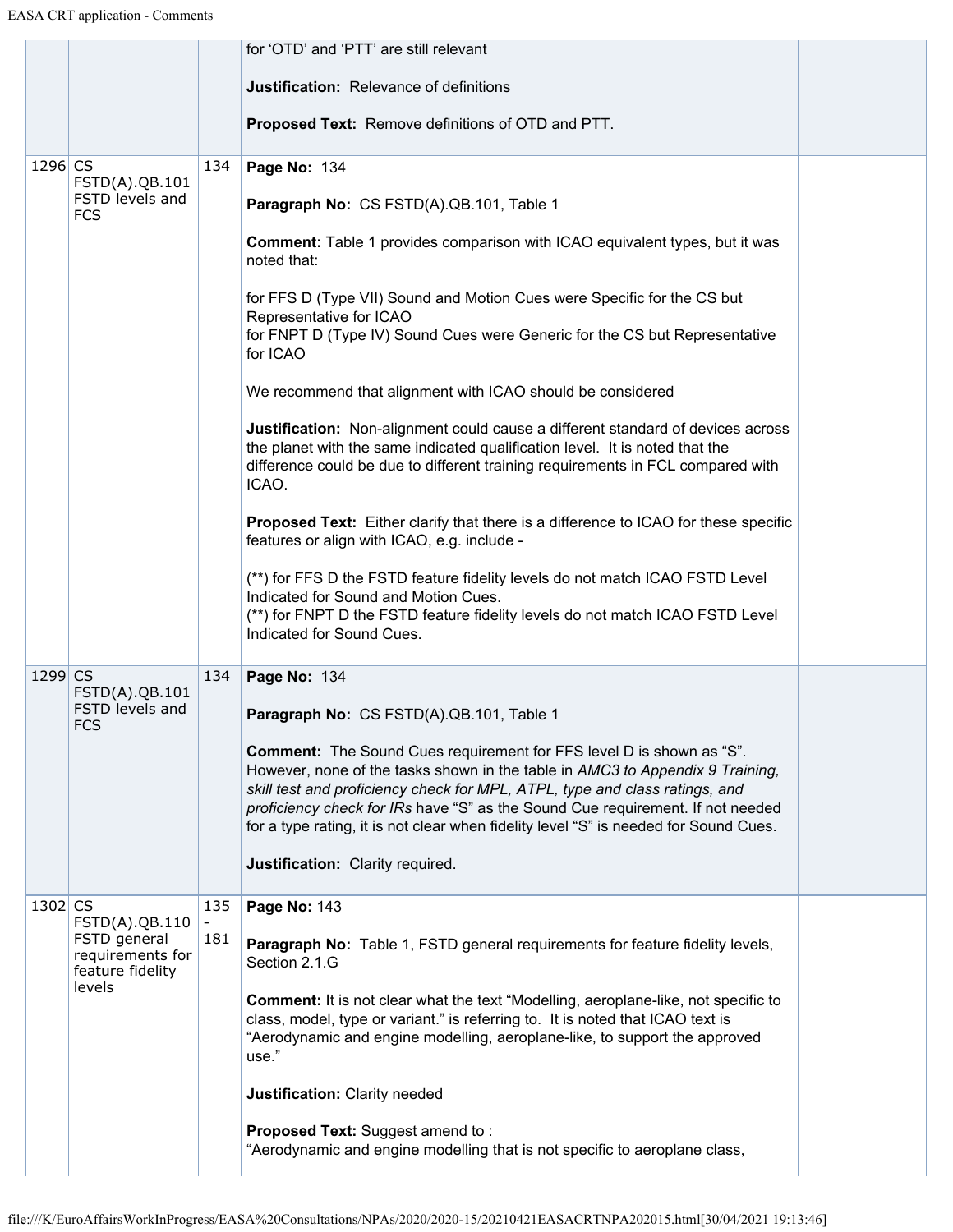|           |                                                                                  |            | model, type or variant."                                                                                                                                                                                                                                                                                                                                                                                                                                                                                                                                                             |  |
|-----------|----------------------------------------------------------------------------------|------------|--------------------------------------------------------------------------------------------------------------------------------------------------------------------------------------------------------------------------------------------------------------------------------------------------------------------------------------------------------------------------------------------------------------------------------------------------------------------------------------------------------------------------------------------------------------------------------------|--|
| $1307$ CS | FSTD(A).QB.110<br>FSTD general<br>requirements for<br>feature fidelity<br>levels | 135<br>181 | Page No: 143<br>Paragraph No: Table 1, FSTD general requirements for feature fidelity levels,<br>Section 3.1.S<br><b>Comment:</b> If objective tests are going to be included in the 'Comments' column,<br>we recommend all applicable tests, including the landings, should also be<br>included as they are referred to in the text.<br>Justification: Consistency<br>Proposed Text: Suggest amend to read:<br>See CS FSTD(A).QTG.105, tests 1.a.1,1.a.2,1.b.1 through 1.b.7, 1.e.1 through<br>1.e.4 and 2.e.1 through 2.e.5<br><b>Or</b><br>Tests required. See CS FSTD(A).QTG.105 |  |
| $1312$ CS | FSTD(A).QB.110<br>FSTD general<br>requirements for<br>feature fidelity<br>levels | 135<br>181 | Page No: 148<br>Paragraph No: Table 1, FSTD general requirements for feature fidelity levels,<br>Section 5.1. S.a<br><b>Comment:</b> Throughout, where applicable tests exist, they have been referenced<br>in the 'Comments' column. In this case it is blank.<br>Justification: Consistency<br>Proposed Text: Suggest add:<br>See CS FSTD(A).QTG.105, tests 2.a.1 through 2.a.9<br><b>Or</b><br>Tests required. See CS FSTD(A).QTG.105                                                                                                                                             |  |
| $1313$ CS | FSTD(A).QB.110<br>FSTD general<br>requirements for<br>feature fidelity<br>levels | 135<br>181 | Page No: 148<br>Paragraph No: Table 1, FSTD general requirements for feature fidelity levels,<br>Section 5.1. S.b<br><b>Comment:</b> Throughout, where applicable tests exist, they have been referenced<br>in the 'Comments' column. In this case it just refers to test.<br>Justification: Consistency.<br>Proposed Text: Suggest add:<br>See CS FSTD(A).QTG.105, tests 2.a.10 and 2.c.8<br><b>Or</b><br>Tests required. See CS FSTD(A).QTG.105                                                                                                                                    |  |
| $1316$ CS | FSTD(A).QB.110<br>FSTD general<br>requirements for<br>feature fidelity<br>levels | 135<br>181 | Page No: 149-150<br>Paragraph No: Table 1, FSTD general requirements for feature fidelity levels,<br>Section 6.1.S, 6.1.R and 6.1.G<br><b>Comment:</b> Throughout, where applicable tests exist, they have been referenced<br>in the 'Comments' column. In this case it just refers to "Tests required. See CS                                                                                                                                                                                                                                                                       |  |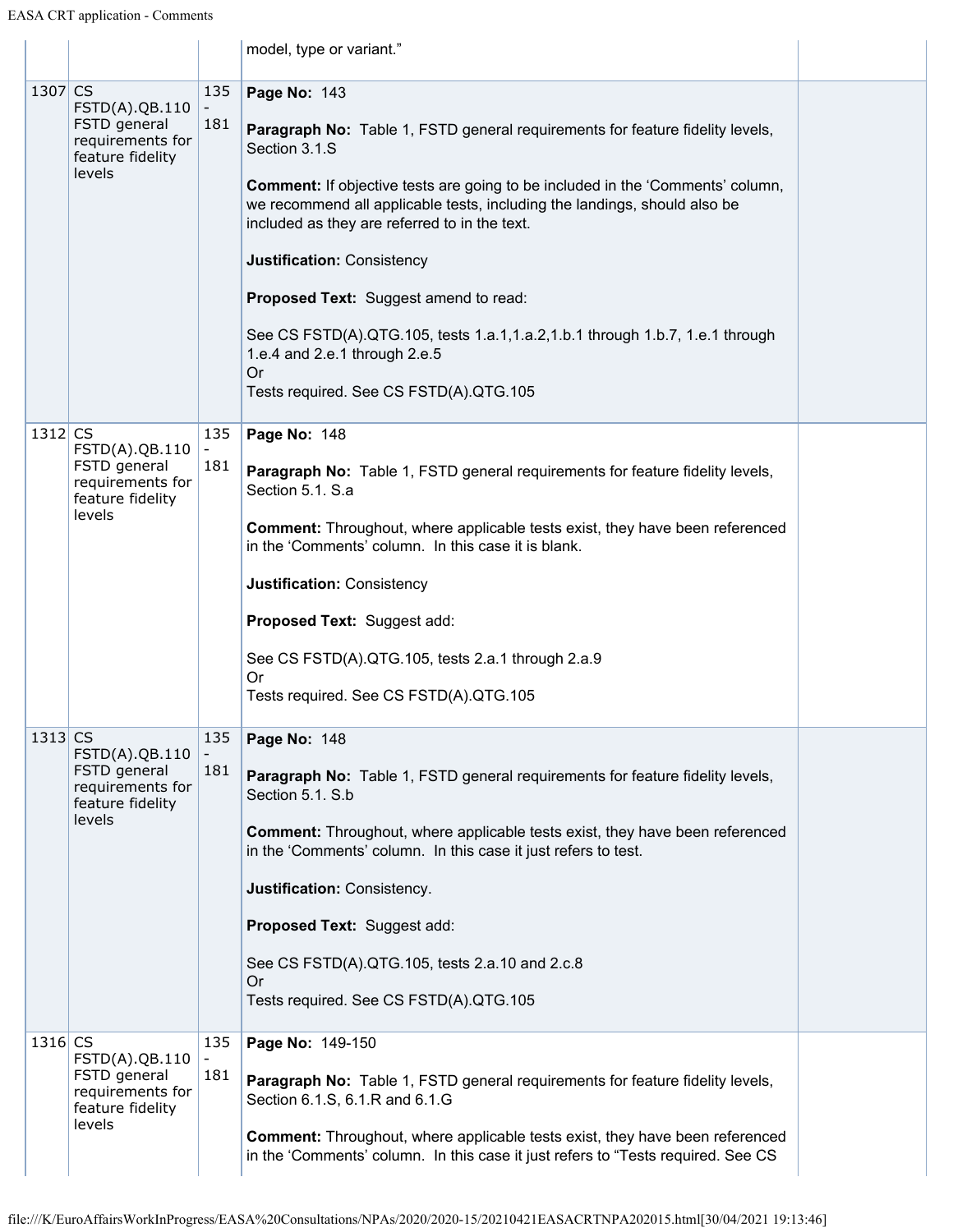|           |                                                                        |            | FSTD(A).QTG.105."                                                                                                                                                                           |  |
|-----------|------------------------------------------------------------------------|------------|---------------------------------------------------------------------------------------------------------------------------------------------------------------------------------------------|--|
|           |                                                                        |            | Justification: Consistency.                                                                                                                                                                 |  |
|           |                                                                        |            | Proposed Text: Suggest amend to read:                                                                                                                                                       |  |
|           |                                                                        |            | "See CS FSTD(A).QTG.105, tests 5"                                                                                                                                                           |  |
| 1317 CS   | FSTD(A).QB.110<br>FSTD general<br>requirements for<br>feature fidelity | 135<br>181 | Page No: 159 to 171<br>Paragraph No: Table 1, FSTD general requirements for feature fidelity levels,<br>Section 9 throughout                                                                |  |
|           | levels                                                                 |            | <b>Comment:</b> For those cases where Environment -ATC is required, it is unclear<br>whether a full SATCE simulation is required, however section 9.9.S seems to<br>indicate it is.         |  |
|           |                                                                        |            | Justification: Clarification required.                                                                                                                                                      |  |
| $1319$ CS | FSTD(A).QB.110                                                         | 135        | Page No: 160                                                                                                                                                                                |  |
|           | FSTD general<br>requirements for<br>feature fidelity                   | 181        | Paragraph No: Table 1, FSTD general requirements for feature fidelity levels,<br>Section 9.S and 9.G                                                                                        |  |
|           | levels                                                                 |            | <b>Comment:</b> We question whether the comment "The 'Environment - ATC'<br>feature is optional unless otherwise specified in Part-FCL for any given training<br>task or type" is necessary |  |
|           |                                                                        |            | We believe this is applicable for any requirement as it will either be required for<br>training or not.                                                                                     |  |
|           |                                                                        |            | Justification: Clarity.                                                                                                                                                                     |  |
|           |                                                                        |            | Proposed Text: We suggest deleting all of the text in comment field.                                                                                                                        |  |
| $1321$ CS | FSTD(A).QB.110                                                         | 135        | Page No: 174                                                                                                                                                                                |  |
|           | FSTD general<br>requirements for<br>feature fidelity                   | 181        | Paragraph No: Table 1, FSTD general requirements for feature fidelity levels,<br>Section 11.3.G                                                                                             |  |
|           | levels                                                                 |            | <b>Comment:</b> There appears to be a formatting issue with the tick in<br>column G                                                                                                         |  |
|           |                                                                        |            | <b>Justification: Typo</b>                                                                                                                                                                  |  |
| 1324 CS   | FSTD(A).QB.110                                                         | 135        | Page No: 175                                                                                                                                                                                |  |
|           | FSTD general<br>requirements for<br>feature fidelity                   | 181        | Paragraph No: Table 1, FSTD general requirements for feature fidelity levels,<br>Section 12.R                                                                                               |  |
|           | levels                                                                 |            | <b>Comment:</b> The text "Specific airport models with topographical features to<br>support the intended use" could be confusing when associated with a<br>Representative Fidelity Level.   |  |
|           |                                                                        |            | Justification: Clarification.                                                                                                                                                               |  |
|           |                                                                        |            | Proposed Text: Suggest replace with:                                                                                                                                                        |  |
|           |                                                                        |            | "Defined airport models with topographical features to support the intended use"                                                                                                            |  |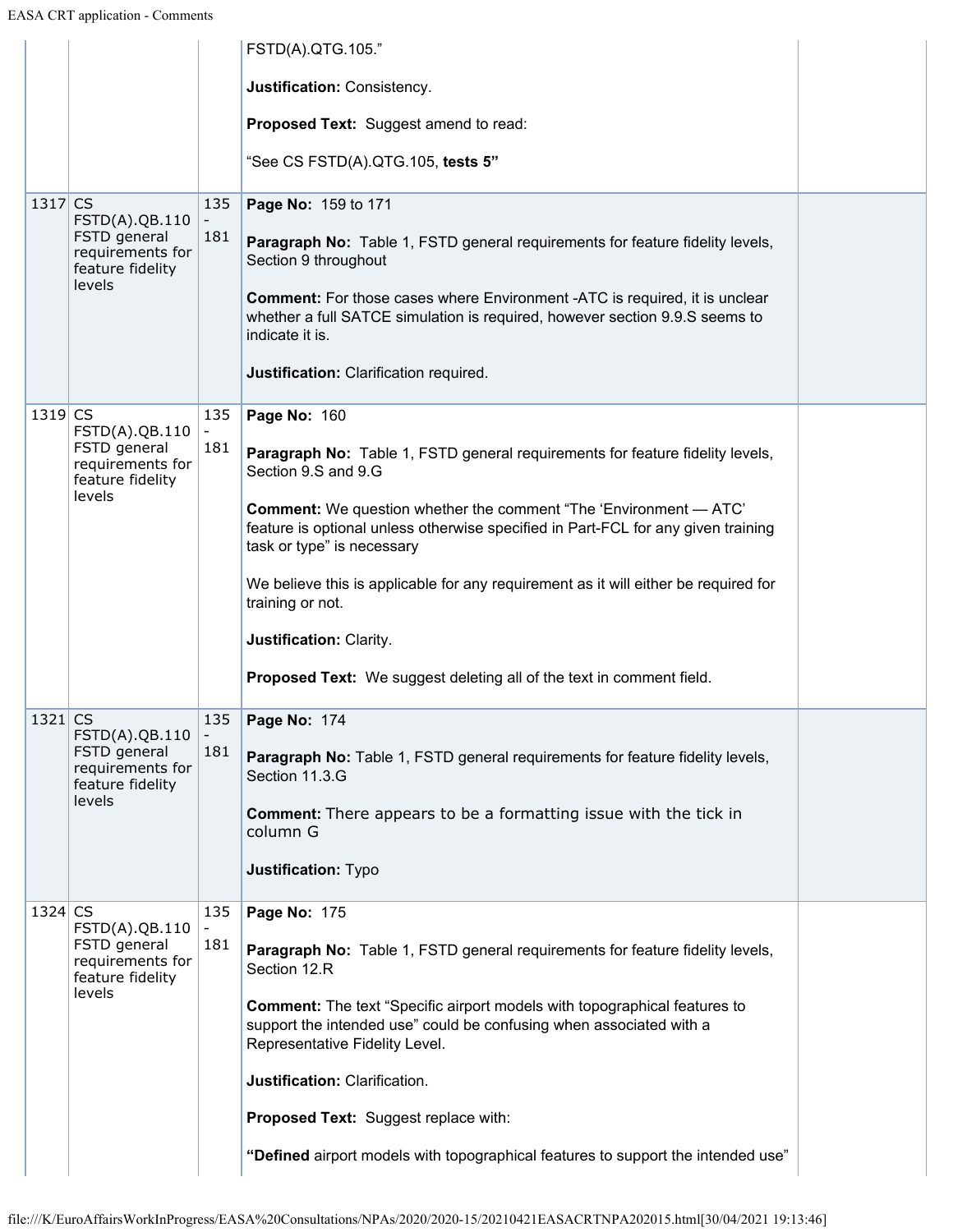| $1327$ CS |                                                                          | 203        | Page No: 240-255                                                                                                                                                                                                       |  |
|-----------|--------------------------------------------------------------------------|------------|------------------------------------------------------------------------------------------------------------------------------------------------------------------------------------------------------------------------|--|
|           | FSTD(A).QTG.105 -<br>Table of FSTD<br>validation tests<br>versus feature | 255        | <b>Paragraph No:</b> CS.FSTD(A).QTG.105 Table of FSTD validation tests versus<br>feature fidelity levels, Section 4.0 Visual System                                                                                    |  |
|           | fidelity levels                                                          |            | <b>Comment:</b> The column headers in the Table of FSTD validation tests versus<br>feature fidelity levels disappear from this page onwards.                                                                           |  |
|           |                                                                          |            | Justification: Clarity.                                                                                                                                                                                                |  |
|           |                                                                          |            | Proposed Text: Recommend adding column headers from p240 - p255.                                                                                                                                                       |  |
| 1330 CS   | FSTD(A).QTG.105 -                                                        | 203        | Page No: 249, 253                                                                                                                                                                                                      |  |
|           | Table of FSTD<br>validation tests<br>versus feature                      | 255        | Paragraph No: CS.FSTD(A).QTG.105 Table of FSTD validation tests versus<br>feature fidelity levels, Section 5.a.1, 5.d, 5.e                                                                                             |  |
|           | fidelity levels                                                          |            | <b>Comment:</b> Tolerance quoted for fidelity level "G" is "+/- 3db SPL RMS". It is<br>unclear what "SPL RMS" is                                                                                                       |  |
|           |                                                                          |            | Justification: Clarity required.                                                                                                                                                                                       |  |
|           |                                                                          |            | Proposed Text: Please add some GM on SPL RMS.                                                                                                                                                                          |  |
| $1333$ CS |                                                                          | 275        | Page No: 275, 276                                                                                                                                                                                                      |  |
|           | FSTD(A).QTG.120 -<br>Engineering<br>simulator<br>validation data         | 276        | Paragraph No: CS FSTD(A).QTG.120 (a) & GM1 CS FSTD(A).QTG.120 (b) (2)                                                                                                                                                  |  |
|           | GM1 CS<br>FSTD(A).QTG.120 -<br>Engineering                               | 276<br>278 | <b>Comment:</b> It is unclear how acceptance of Engineering Data will be<br>communicated to all other NAAs such that they are aware that lack of flight test<br>data has been approved                                 |  |
|           | simulator<br>validation data                                             |            | Justification: Clarity required.                                                                                                                                                                                       |  |
| 1337 CS   |                                                                          | 275        | Page No: 275 & 277                                                                                                                                                                                                     |  |
|           | FSTD(A).QTG.120 -<br>Engineering<br>simulator<br>validation data         | 276        | Paragraph No: CS FSTD(A).QTG.120, (a) & GM1 CS FSTD(A).QTG.120 (b)<br>(3)                                                                                                                                              |  |
|           | GM1 CS                                                                   | 276        | <b>Comment:</b> It is not clear what degree of Engineering Simulator oversight is                                                                                                                                      |  |
|           | FSTD(A).QTG.120 -<br>Engineering<br>simulator                            | 278        | proposed? Typically, this auditing process ends at the point an approved initial<br>VDR is issued as part of OSD (CS-SIMD).                                                                                            |  |
|           | validation data                                                          |            | Justification: Clarity required.                                                                                                                                                                                       |  |
| $1341$ CS |                                                                          | 321        | Page No: 322                                                                                                                                                                                                           |  |
|           | FSTD(A).QTG.260 -<br>Transport delay<br>and latency                      | 328        | Paragraph No: CS FSTD(A).QTG.260                                                                                                                                                                                       |  |
|           | testing methods                                                          |            | <b>Comment:</b> There appears to be a formatting issue where the text: "compliance.<br>Figure 1 presents the principles of transport delay and latency testing" comes<br>after the figure and before the figure title. |  |
|           |                                                                          |            | Justification: Typo                                                                                                                                                                                                    |  |
|           |                                                                          |            | <b>Proposed Text:</b> Relocate the figure to below the above text.                                                                                                                                                     |  |
| $1342$ CS |                                                                          | 336        | Page No: 339                                                                                                                                                                                                           |  |